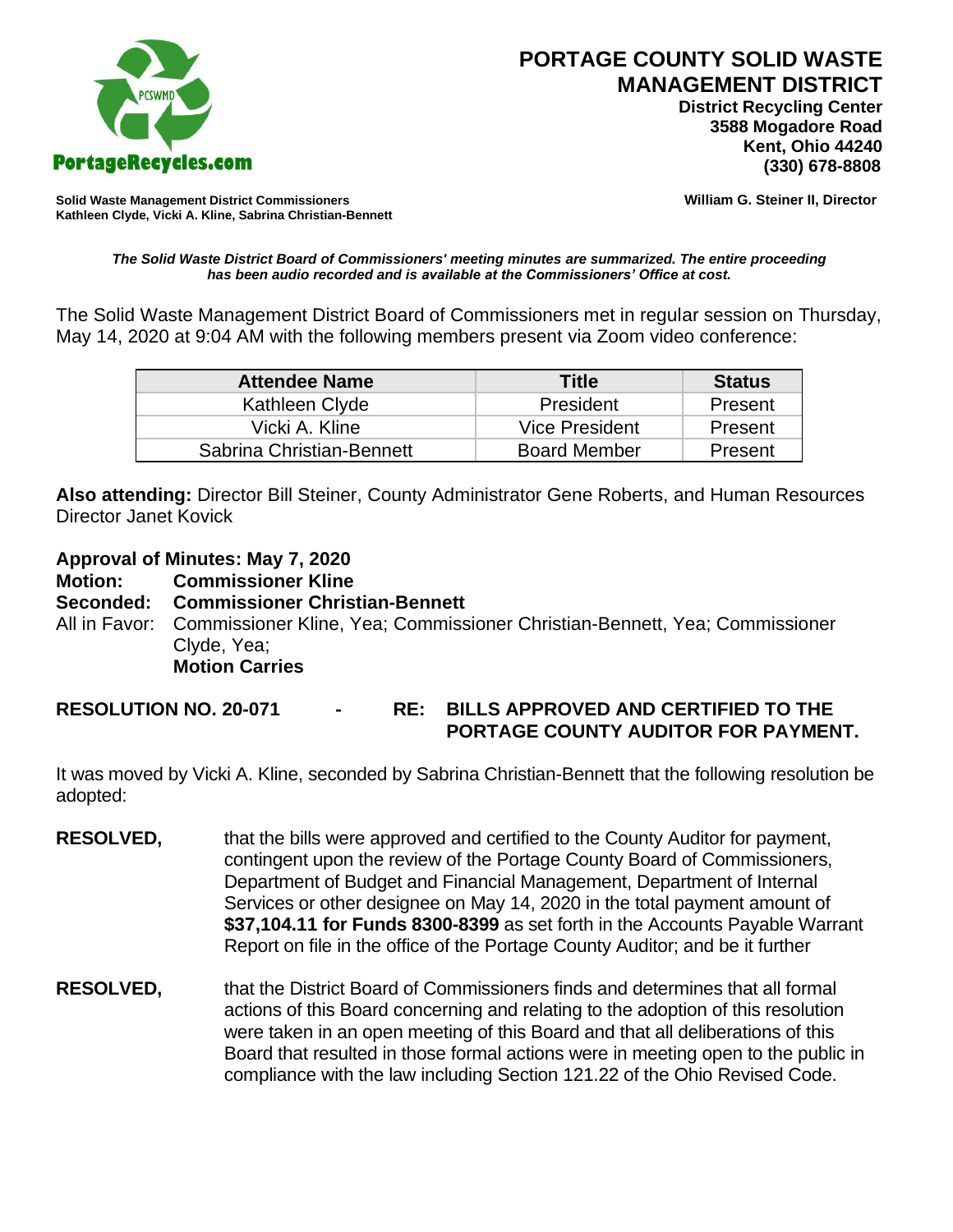Roll call vote as follows:

Kathleen Clyde, Yea;  $V$ icki A. Kline, Yea; Sabrina Christian-Bennett, Yea;

## **RESOLUTION NO. 20-072**

This resolution was omitted. No Journal Vouchers submitted. This is for numbering purposes only.

## **RESOLUTION NO. 20-073 - RE: ACCEPTANCE OF THEN AND NOW CERTIFICATIONS FOR PAYMENT.**

It was moved by Vicki A. Kline, seconded by Sabrina Christian-Bennett that the following resolution be adopted:

- **WHEREAS,** Ohio Revised Code Section 5705.41 (D)(1) authorizes the expenditure of moneys, provided a certificate of the County Auditor is supplied stating that there was at the time of the making of such contract or order and at the time of the execution of such certificate a sufficient sum appropriated for the purpose of such contract and in the treasury or in process of collection to the credit of an appropriate fund free from any previous encumbrances (Then and Now Certification), and
- **WHEREAS,** the Then and Now Certification is recommended by the State Auditor's Office, the Portage County Auditor's Office, and the Portage County Prosecutor's Office, and
- **WHEREAS,** a listing of expenditures has been certified by the County Auditor according to Ohio Revised Code section 5705.41 (D)(1); now therefore be it
- **RESOLVED,** that the expenditures listed herein are properly certified by the County Auditor in the amount of **\$ 1,120.00** dated **May 14, 2020** shall be paid; and be it further
- **RESOLVED,** that the District Board of Commissioners finds and determines that all formal actions of this Board concerning and relating to the adoption of this resolution were taken in an open meeting of this Board and that all deliberations of this Board that resulted in those formal actions were in meeting open to the public in compliance with the law including Section 121.22 of the Ohio Revised Code.

Roll call vote as follows:

Kathleen Clyde, Yea; The Vicki A. Kline, Yea; The Sabrina Christian-Bennett, Yea;

## **Discussion**

1. Public Hearings for Proposed Rates and Charges.

Attorney Meduri is working on the legal notice for the Public Hearing for the proposed rates and charges for recycling services. Director Steiner is tentatively looking at advertising on May 18<sup>th</sup>,